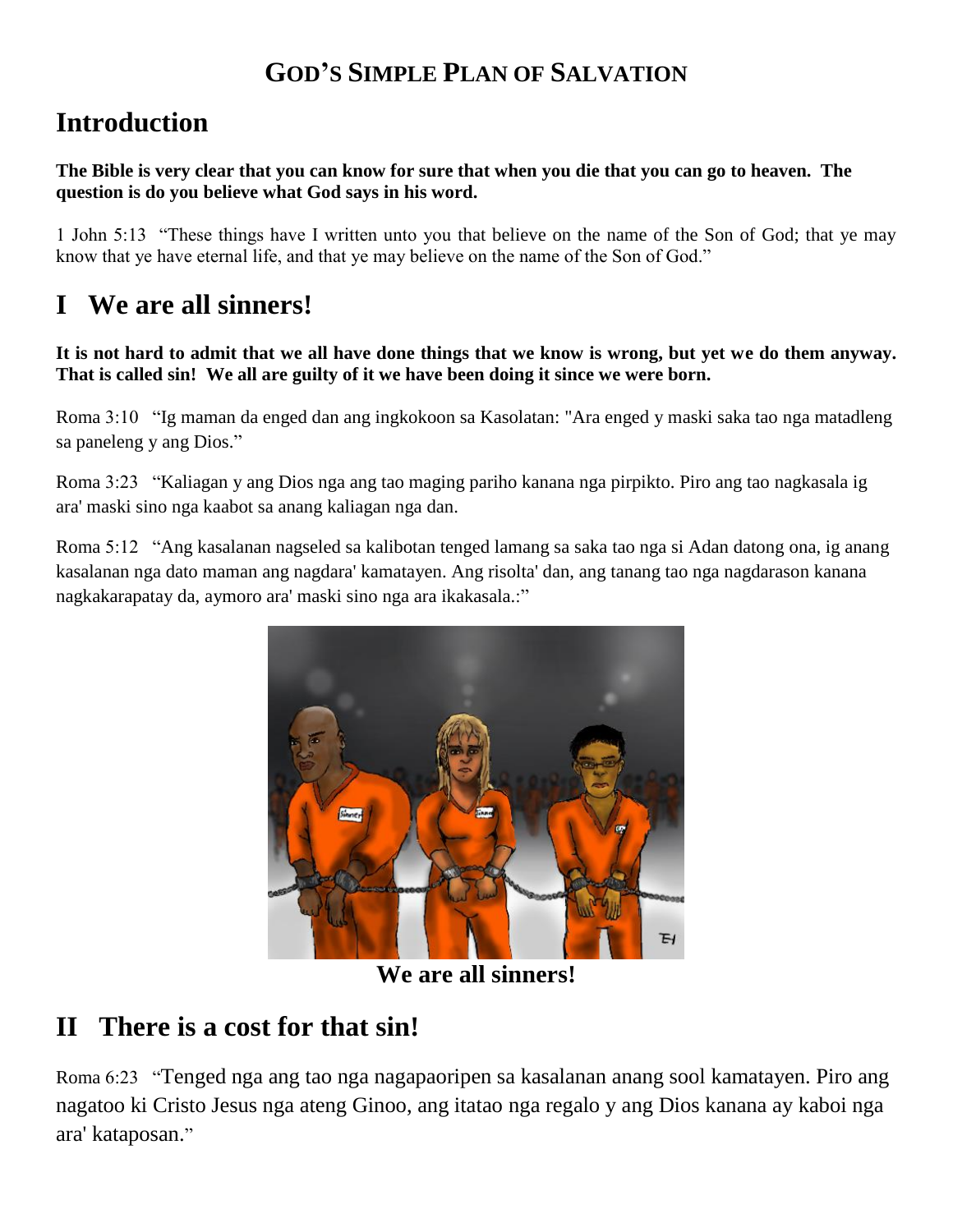Revelation 21:8 "But the fearful, and unbelieving, and the abominable, and murderers, and whoremongers, and sorcerers, and idolaters, and all liars, shall have their part in the lake which burneth with fire and brimstone: which is the second death."

Revelation 20:12-15

12 And I saw the dead, small and great, stand before God; and the books were opened: and another book was opened, which is the book of life: and the dead were judged out of those things which were written in the books, according to their works.

13 And the sea gave up the dead which were in it; and death and hell delivered up the dead which were in them: and they were judged every man according to their works.

14 And death and hell were cast into the lake of fire. This is the second death.

15 And whosoever was not found written in the book of life was cast into the lake of fire.

# **III Christ died for our sins.**

Roma 5:6 "Selenga indo ang gegma y ang Dios kanaten. Datong ona kita ara enged y gaem nga magtabang sa ateng sadili, piro pagabot y ang timpo nga ingtagana si Cristo nagpakimatay para sa tanang makasasalanen."

Roma 5:8 "Piro si Cristo magpakimatay kanaten datong kita poro pa kasalanan ateng ingboboat. Dian ta nakikita nga beken lamang manda y maite ang gegma y ang Dios kanaten."

Roma 14:9 "For to this end Christ both died, and rose, and revived, that he might be Lord both of the dead and living."

Roma 6:23 "Tenged nga ang tao nga nagapaoripen sa kasalanan anang sool kamatayen. Piro ang nagatoo ki Cristo Jesus nga ateng Ginoo, ang itatao nga regalo y ang Dios kanana ay kaboi nga ara' kataposan."



**Christ died for sinners!**

**IV Salvation is a free gift, not by good works. You must take God's word for it, and trust Jesus alone!**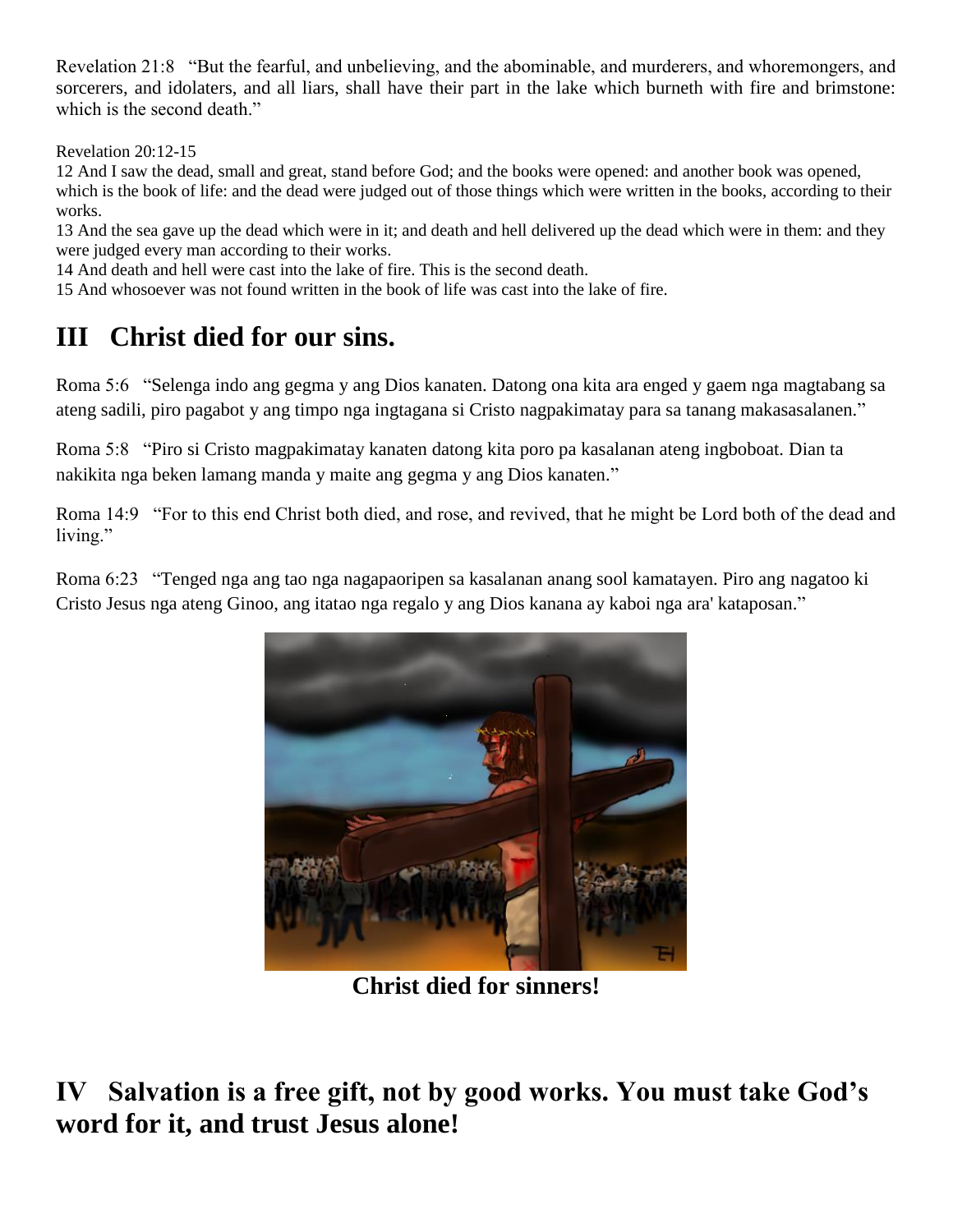Salvation is trusting and receiving Jesus Christ as your Savior. It's trusting in the fact that Jesus Christ died on the cross of Calvary to pay for your sins! It's realizing there is absolutely nothing whatsoever you can do to save yourself and *completely* trusting in Jesus Christ to save you! It's not any church that saves. It's not any baptism, not good works, not sacraments, not repenting, not praying through, not living a good life — IT'S NOT ANYTHING YOU CAN DO!

Efeso 2:8-9 "Tungod nga kamo nalibri sa silot y indong kasalanan tenged lamang sa kalooy y ang Dios ig tenged sa indong pagtoo. Dan beken y indong sadiling binoatan kong indi' dan rigalo y ang Dios kanindo. Beken enged y tenged sa boat nga maayad nga ang tao nalibri, animan ara' maski sino nga kapapaambog magkoon nga tana nalibri tenged sa anang mga maayad nga boat."

Titus 3:5 "Not by works of righteousness which we have done, but according to his mercy he saved us, by the washing of regeneration, and renewing of the Holy Ghost;"

Acts 4:12 "Neither is there salvation in any other: for there is none other name under heaven given among men, whereby we must be saved."



## **V We must put our faith and trust in Christ in order to be saved.**

Roma 4:24 "But for us also, to whom it shall be imputed, if we believe on him that raised up Jesus our Lord from the dead;"

Roma 10:9-10, 13 "Kong paagi sa imong paglimeg ipakilala mo nga si Jesus maman ang Ginoo ig magparet kaw y ang tedek sa imong tagiposon nga tana ingbanaw y ang Dios sa mga minatay, dan ikaw malilibri sa silot y indong kasalanan. For with the heart man believeth unto righteousness; and with the mouth confession is made unto salvation. Ang kasolatan nagakoon nga, "Ang tanan nga magatawag sa Ginoo malilibri."